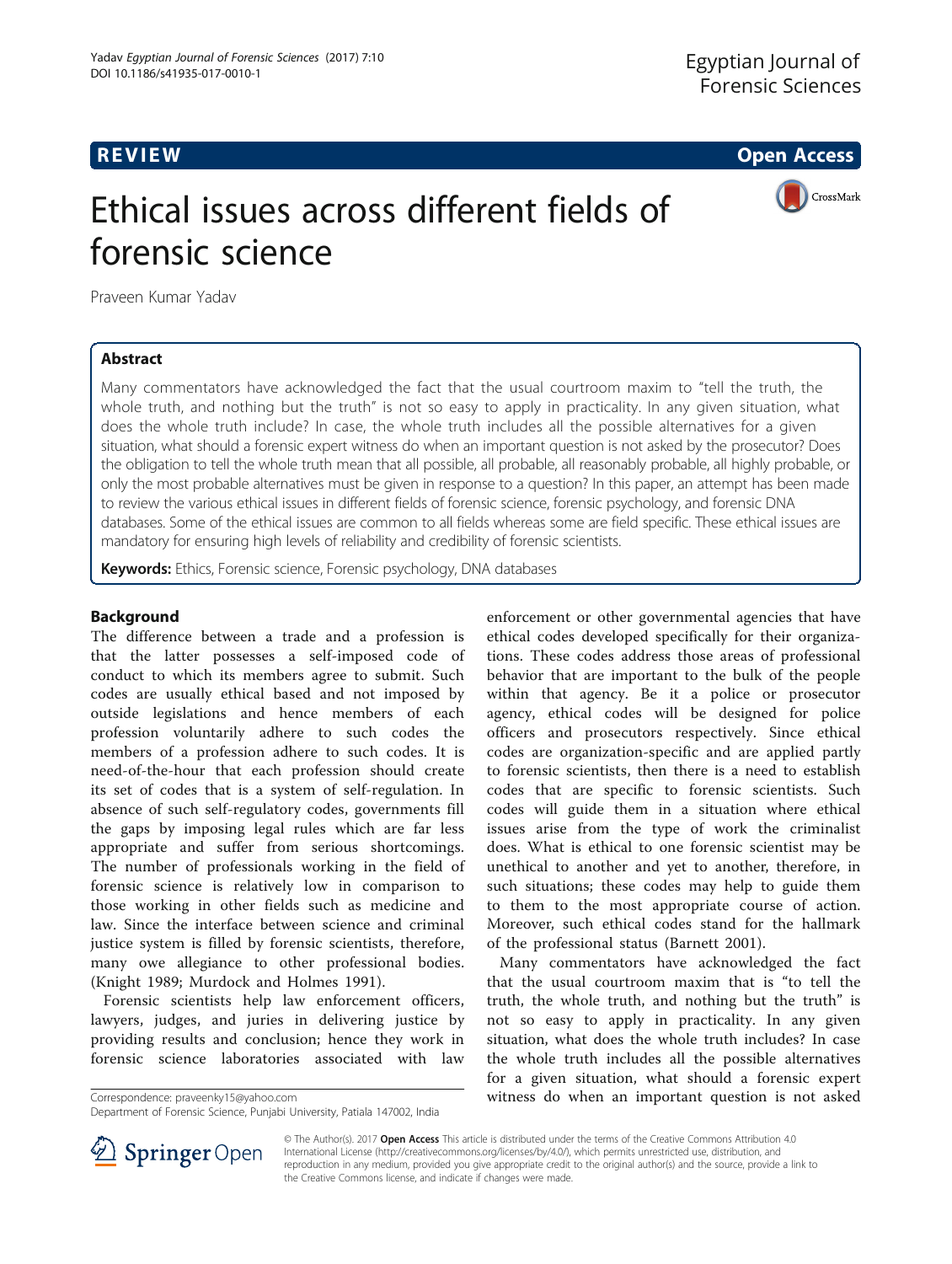by the prosecutor? Does the obligation to tell the whole truth mean that all possible, all probable, all reasonably probable, all highly probable, or only the most probable alternatives must be given in response to a question? (Barnett [2001\)](#page-5-0).

Due to the absence of any regulatory organization, forensic science has no official recognition or registration that should provide certain rights and responsibilities to forensic scientists. In forensic science, individuals from various fields with adequate qualifications are employed without any statutory certification or registration. The only possible restraint upon professional misconduct of a forensic scientist is through membership of such a craft organization (Knight [1989\)](#page-5-0). Therefore, there is an immense need to establish these codes, but this doesn't mean that they can never be changed; on the contrary, they should be revised regularly from time to time to meet the growing demands of maintaining standards of forensic laboratories.

Laboratory results together with the expert's opinion that interprets them must never be falsified, trimmed, tailored or otherwise modified to suit a third party, be the motive political, military, racial, financial or any other. Forensic scientists may work under threat of financial or career penalty or of physical violence to themselves or their families. Introducing a strong and widely publicized code of conduct helps to strengthen the resolve of the threatened scientist, especially if he knows that a strong body of internationally reputable colleagues are willing to expose any oppression or malpractice.

Improper conduct in the field of forensic science includes continued abuse of alcohol or drugs, criminal convictions for dishonesty or violence, defamation of professional colleagues etc. and is incompatible with those dealing with law enforcement on daily basis. In private, unfair practices to obtain clients, unacceptable means of advertising and false claims of expertise are present which must be discouraged.

# Professional Vs personal ethics

Forensic science is the interface of science and law where principles of science are used for legal purposes. Hence, the ethics of forensic science are the ethics pertaining to the application of science to law. Forensic science has many controversial ethical facets and forensic scientists are often surrounded by baffling ethical disputes. There persists an arbitrary distinction between ethics and morals which enables them to avoid many ethical dilemmas. Personal ethics or morals in the field of forensic science refer to 'the concerns a forensic scientist has, that are based on personal ethics (morals) or religious considerations

which are not derived from professional and/or scientific roles. On the contrary, the professional ethics refer to the codes or guidelines that regulate the professional and scientific conduct which are more fundamental compared to personal ethics or morals. (Weinstock et al. [2013\)](#page-5-0).

# Ethical dilemmas in forensic science

Siegal ([2012](#page-5-0)) has classified ethical dilemmas broadly into six categories.

# Professional credentials

These include misrepresentation of the credentials before the court of law. Misrepresentations include educational degree attainment (e.g. claiming an unearned Ph.D. or a degree was earned from a particular institution when, in fact, it was not), professional licensures or certifications (e.g. falsely claiming certification as a forensic Pathologist from the American Board of Pathology or a common tactic of equating having attained actual certification with being board "eligible"), employment history and data about previous testimonies such as number of times, locations, etc. Most often this is done to impress the client, the judge or jury to ward off the challenges such as cross-examination by exaggerating the qualifications. Due to lack of resources and fact-checking methods, such exaggerations are seldom caught, and such acts are unethical and must be dissuaded.

# Laboratory analytical procedures

Most laboratories have validated and well-established protocols to be followed during tests of analysis as well as recording these tests and their results. Laboratories place priority in the implementation of such protocols but, less than often, such protocols are not followed by the forensic scientist which is unethical. Unethical issues include making insufficient or indiscriminate analysis, and analysis to fit the written law. Sometimes forensic scientists report the results without even opening the containers; a practice known as 'dry-labbing'. Results and conclusions offered by forensic scientists must be explicit and clear.

# Interpretation of analytical data and presentation of testimony in a court of law

In the courtroom, forensic scientists face many ethical dilemmas while providing their testimonies. Ethical dilemmas associated with the interpretation of analytical data and presentation of testimony in a court of law may include bias on the part of forensic scientists, use of scientific jargons, use of confusing or deceptive testimonies, excessive equivocacy, and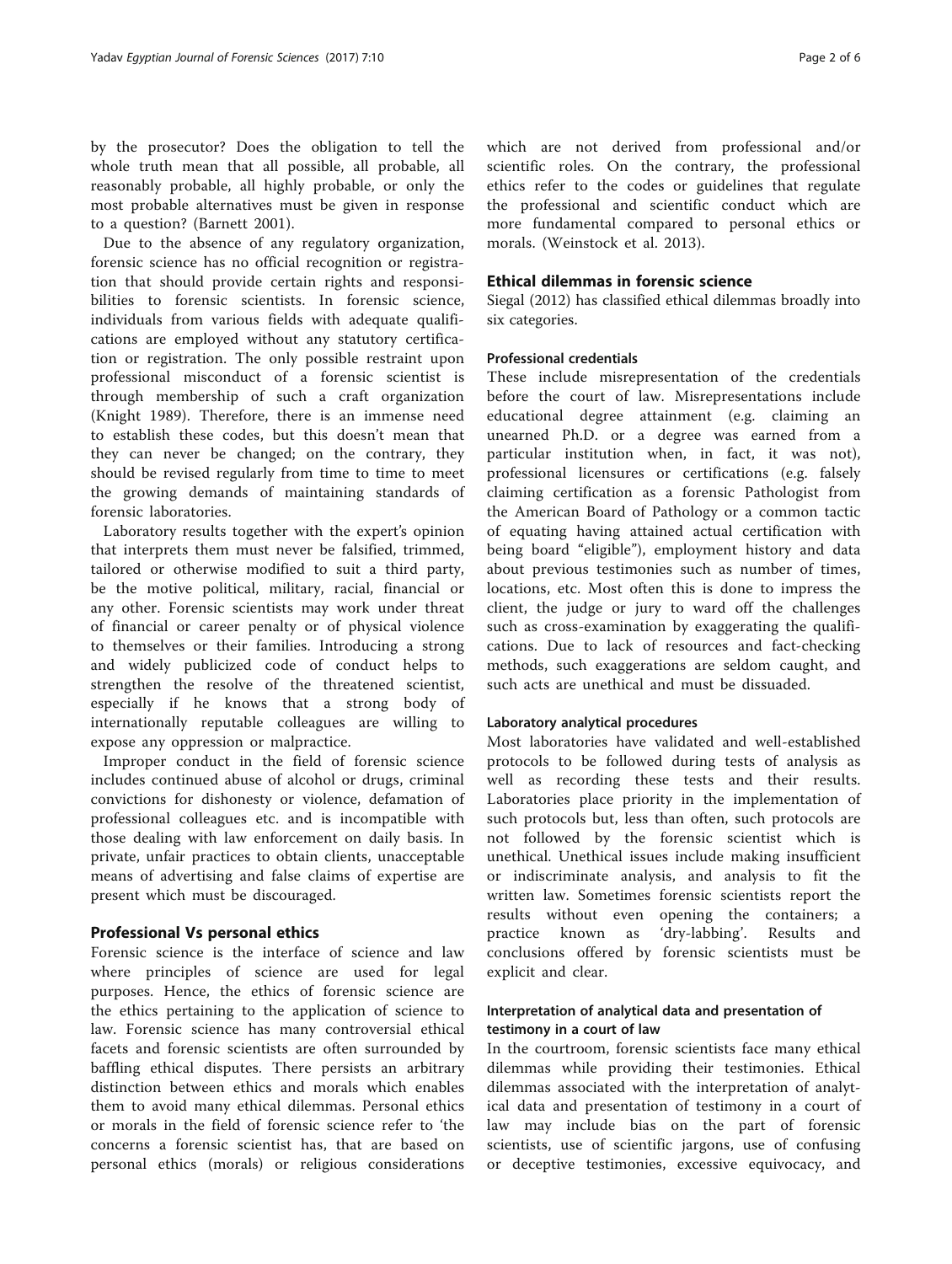advocacy. Another issue with forensic laboratories is the way results and conclusions are reported. Some laboratories report minimal results without any useful or appropriate explanations. Also, many a time, the forensic scientist who performed the analysis is not even required to be present in the court for the testimony.

#### Privately employed forensic scientists

An increasing number of private consultant practices posed a serious likelihood to the ethics in the field of forensic science. No disciplinary code can be applied to such private consultants. The professional integrity of a member is perhaps less of a problem in forensic science than in other professions, as we possess or perhaps suffer the most stringent form of quality control in the form of cross-examination in courts, where any malpractice, omissions or fudging is very likely to be revealed. The private consultancy offers the greatest risk of malpractice as there are less supervision, less peer review, and more financial incentive.

#### Publicly employed forensic scientists

In the case of public forensic laboratories, it must be noted that they are neither a part of nor administered by the local governments or local law enforcement agencies. This leads to the development of a usual perception that these laboratories are part of a local law enforcement agency. In such case, it is very necessary to maintain the autonomy of these laboratories to maintain a high ethical ground.

# Obligations to the forensic science profession and professional skill maintenance

As a scientist, researcher and practitioner, all forensic scientists have the innate responsibility and obligation towards the forensic science profession to maintain the higher ethical values and standards. Ethical dilemmas include three categories that are a failure to keep up to date with recent advancements and updated knowledge, improper use of proficiency tests, continuing the improper educational practice.

# Objectivity in forensic science

Applebaum [\(1997](#page-5-0)) pointed in his paper on ethics in forensic psychiatry that the basic principle of ethics is telling the truth and distinguishes between subjective and objective truth telling. Subjective truth telling is to state what we believe is true whereas the objective is to recognize the limitations of methods used to reach conclusions. It includes recognizing the limitations of our scientific and professional knowledge which has led to deduction of conclusions. It is objective to include literature in reports which support, as well as contradicts our conclusions in order to use the explanatory framework that is widely accepted by the scientific community. In his treatise on general psychotherapy, Jasper ([1997](#page-5-0)) differentiated between the objective and subjective phenomena; he identified the objective as ay trained observer where they are perceived by our senses whereas the subjective cannot be perceived by sense organs. Norko ([2005](#page-5-0)) stated that the subjective element of truth telling involves the expert's honesty whereas the objective element relates to his knowledge and testimony.

Similarly, forensic scientists must remain objective while reaching conclusions that can be attained through training and following a standard ethical code. The ethical forensic scientist is a scientist who strives to reach conclusions based on examinations performed without any bias or extending themselves beyond their capabilities or talents (Murdock and Holmes [1991](#page-5-0)). They must not forget that objectivity is their main attribute and that they must examine all the angles before reaching conclusion. They have responsibilities towards the public, therefore, their examinations and analyses must be accountable and objective (Murdock and Holmes [1991](#page-5-0)).

# Ethical dilemmas in forensic psychology

Shapiro [\(2016](#page-5-0)) underlined the following ethical issues after reviewing various ethical codes present across the world.

# Misuse of work

All over the world, available ethical codes made attempts to make it unambiguous that the psychology profession must not be misused by psychologists and other organizations alike. Under no circumstances, the use of the profession must involve a deprivation of basic human rights (American Psychological Association [2010\)](#page-5-0). In cases where any violation of ethical codes is discovered, one must try to either resolve the issue or minimize its effect. Psychologists need to avoid or refuse to participate in practices contrary to the legal, civil or moral rights of others as well as refuse to assist anyone who might use a psychologist's knowledge to advise, train or supply information to anyone to violate human rights (Canadian Psychological Association [2000](#page-5-0)).

# Competence

It is stated that psychologists must work as per and to the best of their competence boundaries, based on their education, training, supervised experience, consultation, study or professional experience (American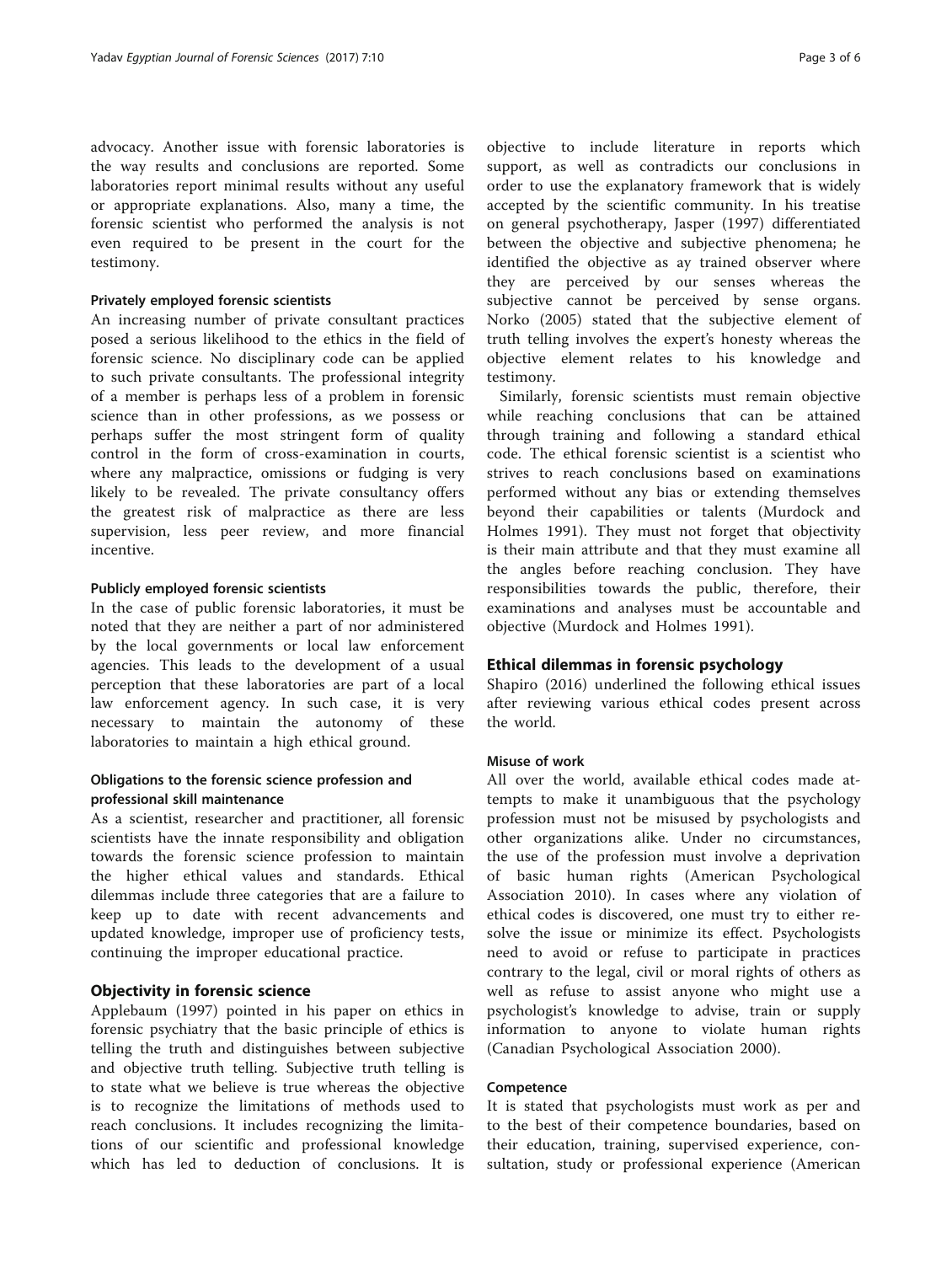Psychological Association [2010](#page-5-0)). They either are or become reasonably familiar with the judicial or administrative rules governing the roles they play. To determine the competence, we must take into consideration the relative complexity and nature of the service to be provided, relevant training and experience, preparation and study they were able to devote to the matter, and the opportunity for consultation in a particular subject matter area (American Psychological Association [2010](#page-5-0)). It is the ethical duty of forensic psychologists to inform the referral source as to whether there is a known basis in either research or practice to answer the particular question being asked. They must avoid misrepresentation of research in any way. Awareness of legal and professional standards, law, rules and procedures involved must not lead to threatening or impairment of the rights of the affected individual as well as being sensitive to and knowledgeable about individuals (Canadian Psychological Association [2000\)](#page-5-0).

#### The basis for scientific and professional judgments

These must be based on established scientific and professional knowledge, up to date research, with relevant literature and continuing education (American Psychological Association [2010;](#page-5-0) Canadian Psychological Association [2000\)](#page-5-0).

#### Delegating work to others

Legally known as Vicarious Liability, is the concept of supervision, where the supervisor is responsible for the work of those under his supervision. He must take reasonable steps to avoid delegating the work to people who have some sort of multiple relationships with those being served, that would lead to exploitation or lack of objectivity. (American Psychological Association [2010](#page-5-0); Canadian Psychological Association [2000\)](#page-5-0).

# Avoiding harm

Although it is rare for a psychologist to use this professional excellence to harm someone deliberately, sometimes the situation arises where harm is delivered unintentionally. Forensic psychologists must consider long-term harms before giving any evaluation. One such example of unintentional harm is a case where a forensic psychologist has to review execution of a criminal. If the culprit is found competent to be executed, he then will be causing harm to a life. In a counter argument, many will believe that if the culprit is not found competent to be executed, he is saving a life as well (Shapiro [2016\)](#page-5-0).

#### Multiple relationships

It is defined as being in a professional role with a person and at the same time in another with the same person or a closely associated person or promising to enter into another relationship with a person or a closely related person (Shapiro [2016](#page-5-0)). If the psychologist is required by law, institutional policy or unusual circumstances, to serve multiple roles in legal proceedings, they must clarify their role expectations and the extent of confidentiality at the outset and as circumstances change (American Psychological Association [2010](#page-5-0)). In addition, forensic psychologists must not assume a professional role if they have any other interest that could possibly impair their competency, objectivity or effectiveness in doing psychological work (American Psychological Association [2010](#page-5-0)).

Shapiro ([2016](#page-5-0)) presented a case that illustrated the dilemma of multiple relationships in a vivid manner. The psychologist in question was ordered by the court to provide treatment to a child who was sexually abused and to provide periodic reports to the court regarding the same case. She, at all times, regarded her role as a therapist, not a forensic examiner. Later, a complaint was filed by the alleged abuser regarding the incompetency of the psychologist on the grounds that she didn't follow the ethical guidelines. The psychologist stated that her role, was not forensic, it was therapeutic, and for that reason, she did not need to follow the guidelines. However, she had not made this issue clear until the complaint was filed. In other words, at the time she accepted the child under her supervision, she failed to make herself clear that she was only providing the therapeutic services and that her reports were not to be considered for forensic evaluation.

# Exploitation

A forensic psychologist must not exploit those whom one supervises or in which an authority role exists, such as clients, patients, students, supervisees, research participants and employees to further political or business interests, or the best interests of the research participants, students or employees. This exploitation may include soliciting of clients, sexual relationships or frightening individuals into receiving services.

# Informed consent

One must seek the consent of both the person involved and the representing council. An attorney must be obtained if the person is legally incapable of providing the consent himself. The forensic psychologist must inform the individual about the different parameters related to the anticipated services such as the limits of confidentiality. Oral consent can be taken in cases where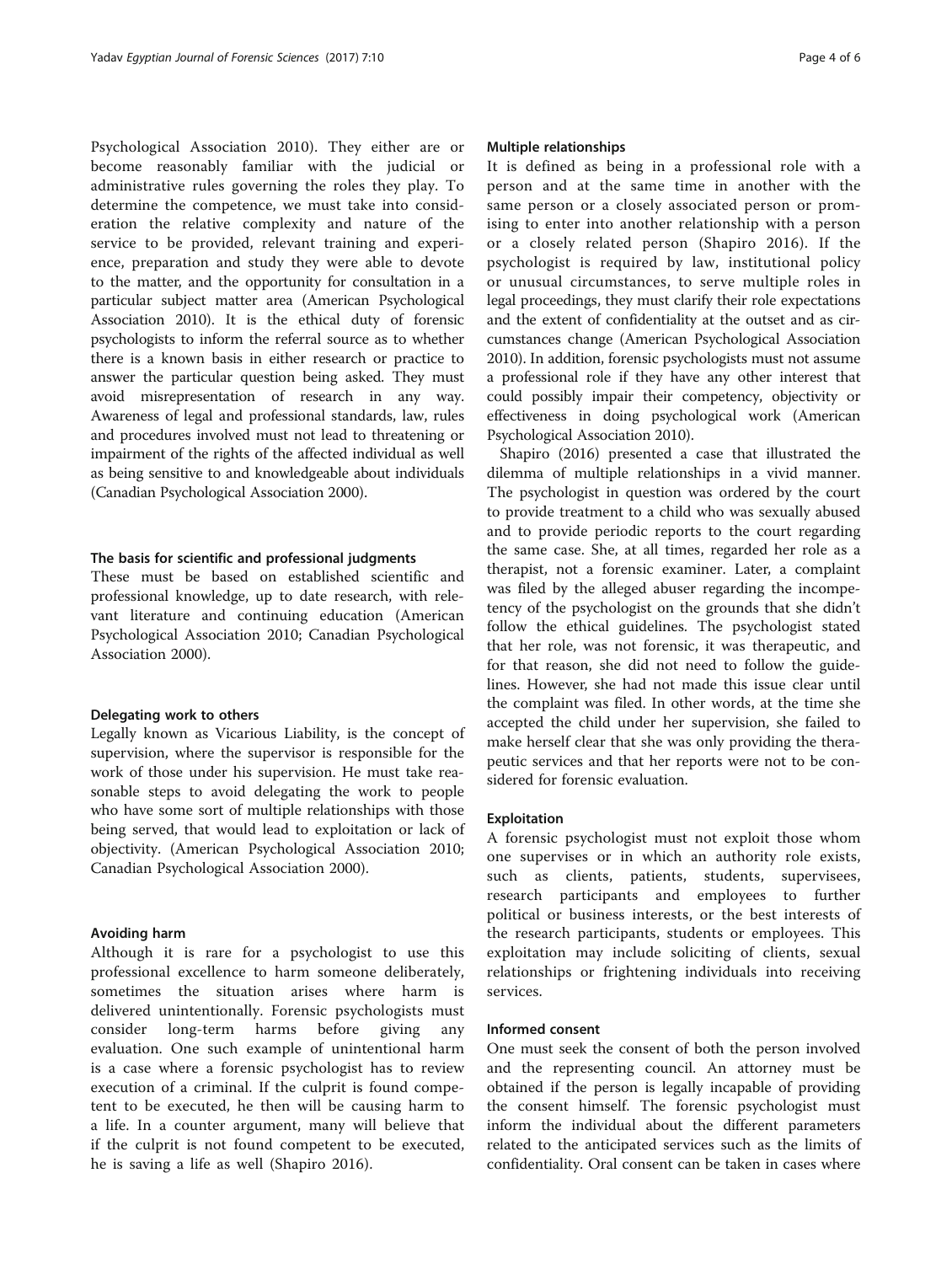the written consent cannot be obtained. However, in this case, the intervention of examination must be clearly stated and explained to the individual (Shapiro [2016\)](#page-5-0).

There is an intense obligation on the part of the psychologist to find out whether the client is represented by a council or not. The fees, previous personal or professional relationships or any such parameters which can affect the relationship in later stages must be sorted out at the beginning (American Psychological Association [2013\)](#page-5-0). The forensic psychologist must take into consideration what might cause a possible bias such as conflict of interest, examiner's competence, and the scientific basis or limitations. The informed consent also extends to collateral sources of information that might affect their decision to participate (American Psychological Association [2010\)](#page-5-0).

# Confidentiality

It is the prime obligation of a forensic psychologist to take reasonable precautions to protect the client's confidentiality and must make it clear as or its limits. The disclosure must be made only with the client's consent or consent of the legally authorized individual; it can also be made without the client's consent only if mandated by law or when the psychologist uses the information for consultation or protection of the client (American Psychological Association [2010\)](#page-5-0).

# Forensic methodology

It is the duty of the forensic practitioner that he must not withhold, distort or modify any relevant information, misinterpret the available evidence, and attempt to avoid or deny the contrary evidence. The forensic psychologist must not make any premature conclusions. Once the conclusion is reached, the psychologist must advocate his opinions forcefully and with appropriate vigor (American Psychological Association [2013\)](#page-5-0). He must accurately represent his credentials, avoiding misrepresentation and maintaining competence in areas of practice and specialty (Canadian Psychological Association [2000\)](#page-5-0). Information reporting must be as accurate not to lead to any alternative hypothesis (Meta code of Ethics [2005](#page-5-0)).

# Documentation

Proper records must be maintained to facilitate the provision of research, institutional requirements, accuracy in billing and compliance with the law. Obviously, confidentiality must still be maintained even while maintaining their records. However, these records can be used in emergency circumstances when required (American Psychological Association [2010\)](#page-5-0). Records must be enough to support the continuity and appropriate coordination of activities with those of others (Canadian Psychological Association [2000\)](#page-5-0).

# **Assessment**

It must be based on sufficient data including a personal examination unless it is not practical. Tests used for the assessment must be reliable and validated. Also, the strengths and limitations of the test data must be discussed.

# Ethical dilemmas in forensic genetics

Wallace [\(2014\)](#page-5-0) and Cordner ([2001\)](#page-5-0) outlined the ethical issues related to the forensic database.

# Collection and storage of DNA samples

Obtaining samples for DNA database is one of the biggest and most debated upon issues. The first issue is who will be providing samples in respect to the criminal investigation? The second issue is who will be required to provide a sample, the profile from which will be stored in DNA database (Cordner [2001](#page-5-0))?

The UK National DNA database was first forensic DNA database established in 1995. Its expansion to include DNA profiles of millions of innocent citizens into the database was widely criticized for it was considered as a breach of personal space. In 2008, the Grand Chamber of the European Court of Human Rights in the case of Marper vs. the UK reached a unanimous judgment that the indefinite retention of innocent people's DNA profiles, fingerprints and samples breached privacy (Wallace et al. [2014\)](#page-5-0). Different countries have different criteria to whose DNA sample must be obtained. For instance, in Australia, samples of those who are suspected of having committed crimes for which the penalty is more than 5 years are taken. Samples and profile must be destroyed within 12 months if the charge sheets are not filed, the prosecution is abandoned, or the accused is acquitted. On the other hand, if the accused has been convicted, his profile is retained in the database. In the UK, the profiles of all the accused of recordable crimes that include offenses for which there is a jail term if convicted, are recorded in the database. In France, the database is reserved only for those accused of sexual crimes (Cordner [2001\)](#page-5-0). An audit system to monitor and prevent the unethical use of such databases is also vital.

# Testing the samples/ using the results

Correct sample collection, security, transport, storage along with processing and analysis are important conditions required for the high-quality database management. Meeting these conditions results in high level of confidence which in turn results in high reliability and high credibility. Contamination problems are a severe predicament and strong reason for doubtful credibility. Contamination can occur at